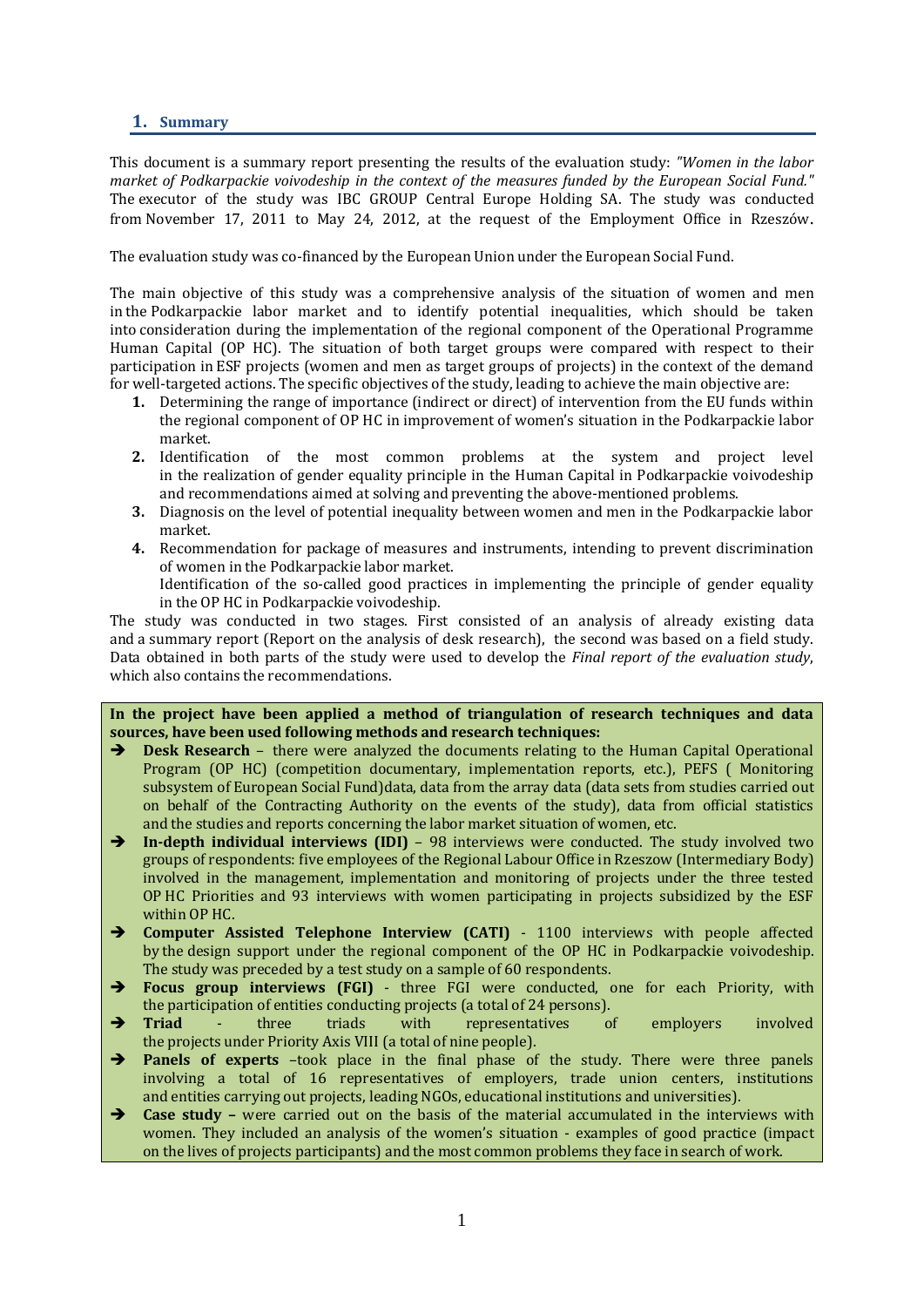**The following are key findings of the evaluation study included in the final report, incorporated in the research areas in accordance with the specific objectives of the study:**

**1) The situation of women in the Podkarpackie labor market**

- The results of analysis performed in the study confirmed the **significantly inferior position of women in the Podkarpackie labor market compared to that of men**. This is indicated by both the apparent disparity between women and men in terms of labor force participation, employment rates, unemployment rates or length of unemployment.
- **Among the unemployed residents of Podkarpacie is higher share of women who have professional qualifications than the Polish average.** Women more likely than men have no professional experience.
- Women employment rate in the Podkarpackie is higher than in other regions and higher than the average for the country. This phenomenon in combination with relatively high unemployment rate of women in Podkarpackie shows **higher than in other Polish regions willingness of women to undertake paid work, in spite of barriers in access to employment**. These arise with low or not adapted to the needs of labor market skills and results with fewer jobs, that women may apply to. This is particularly evident in the structure of jobs performed by women. The most numerous professional groups are professions in which most of the unemployed are women.
- Analysis of reports of studies conducted to date indicates that **as the cause unemployment, the vast majority of respondents indicated the lack of jobs vacancies. This is a strong enough motive to international or foreign migrations,** though, as indicated below, the men show greater readiness for migration.
- It was concluded that there are limitations in the region that affect decision about their career made by women**. One of the major identified barriers in increasing professional activity of women is poorly developed network of services for care of children, the disabled and elderly care**. It is necessary to create a staff in this area, eg training carers of the elderly, the disabled. It is also essential to involve local government units in the creation of facilities to ensure services available for people on with low income.
- The phenomenon of women's low economic activity may be related to the migration of men. Women have a far less willingness to migrate than men, they often stay home and care for children while the husbands are working abroad.
- The analysis of unemployment by gender and age groups showed that the extremely high rate of unemployment is among young people aged 15-24 years. The unfavorable trend of continued high unemployment among young people means that **the current profile of education and standards of education are mismatched to the needs of employers.** Therefore an early career counseling (at primary level) that facilitate the selection of education and career is necessary. At the higher education level it is necessary to monitor the most wanted fields of study to meet the needs of the labor market and to monitor the graduates, which will determine which fields of study are profitable and meet the needs of the labor market at most.
- Podkarpacie has the highest rate of long term unemployment. A high percentage of long-term unemployed is often linked with a high proportion of people without qualifications, **so it is important to concentrate on gaining hard skills in the training sessions** and to confirm courses with certificates that will allow the least qualified people to undertake job. An important aspect is to diagnose the needs and expectations of employers in this area. In the case of acquisition of new skills, regardless of age of those receiving support, it is important to apply knowledge into practice, for example by supporting training placements or use of a wider range of subsidized employment.
- **2) Analysis of the spatial differentiation of the situation of women in the Podkarpackie labor market**.
- By analyzing the spatial differentiation in the labor market two dimensions were taken into account the situation of the population living in rural and urban areas and in individual counties. Podkarpackie has a large number of people living in rural areas - so the main factor of differentiation of women's situation is the type of residence place in the dimension of the "urban-rural area".
- Podkarpackie has a significant feminization of rural unemployment. **Women represent two thirds of the unemployed living in rural areas.**
- The situation of women living in rural areas, compared to women living in cities was significantly different. **A key issue for women living in villages and in small towns is limited access to care for children**. That and an early motherhood is a barrier preventing them from taking up employment. Furthermore, as confirmed by the results of the study, **women living in rural areas more often** than women living in cities, in addition to bringing up children **are also responsible for dependents such**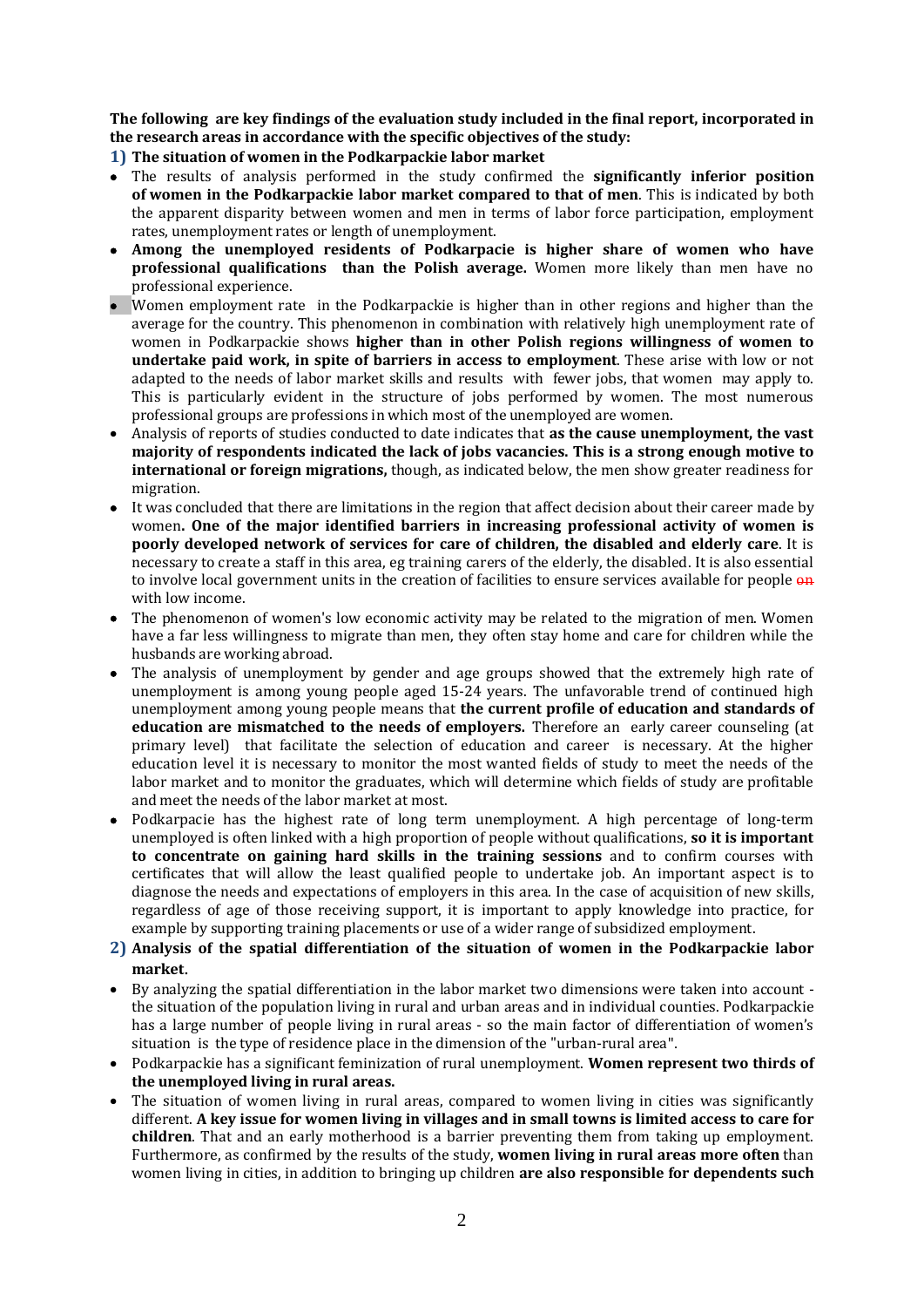**as elderly relatives.** Among other key factors that should be taken into account when planning measures for rural women are: a high proportion of people without any work experience - ie creation of training programs based on the basic knowledge; low activity in individual job search - the need of projects containing counseling and psychological help.; transport problems – trainings in places convenient for participants, providing commutation (eg, by bus) and travel refunds.

- The results confirm the lower stability of support in the form of grants for starting a business among rural women (a higher percentage of businesses closed after a year of activity), which requires increased measures aimed at assisting in creating business plans and a change in the structure of training.
- **A common problem for men and women living in rural areas**, compared to those living in urban areas, are **transport problems (long and time-consuming commuting) and high costs of commuting**. Lack of good connections in many cases preclude their employment in another county, shift work or on weekends, because of the difficulties with transport. **An important element of improving access to employment is the cooperation of local governments and authorities of the region to develop the communication network,** and create better transport system between small towns and major cities - regional labor markets. Under the projects of Priority VI and VII the significant predictor of improvement in the situation of some people was participation in subsidized driving courses and thus greater independence and improvement in the mobility.
- Among the negative effects occurring in the local labour market can be pointed out the differences in the unemployment rate in each districts of the voivodeship, as well as different proportions of the sexes among the employed and unemployed. **Above average unemployment rate among women of the entire region there are all cities with county rights.** This indicates **a problem of qualifications that are not adapted to the needs of labor market** and shows the necessity of analyzing the profiles of education, both in higher and vocational education.
- Eachl county vary in the structure of economy. The difficulty in finding work in some counties, and easier way to find job for men (also the occasional or seasonal), have been emphasized by women during the in-depth interviews. **Inequalities in access to employment between women and men were observed also in the grey market of the employment.**
- In determining the employment rates of women in the projects the situation in the local market should be analyzed in detail. The spatial diversity level of feminisation of employment should be taken into account in order to achieve the assumptions. Spatial diversity indicates the need for targeting the support, such as grants to start business, to the counties with minimal labor supply (self-employment, job creation).
- **3) The consequences of long-term unemployment**
- **Women predominate in the category of long-term unemployment**. Trends in this area are quite common in comparison with the rest of the country. Interesting is the fact that Podkarpacie stands out from other regions in the lower percentage of unemployed women aged over 50 years (moreover, the percentage is lower among women than among men of the same age group in the region).
- Results of analyzes indicate that the causes of long-term unemployment are different for women and men. The length of unemployment of women mainly determines motherhood and the difficulties of returning to work after the birth of a child / children. There are also difficulties in finding work that allow the reconciliation of family, home and professional duties. Therefore, among the different groups, **women between the age of 30 and 40 find it most difficult to exist in the labor market with no professional experience and raise children (also alone).** This situation requires the creation of programs for people with no experience and knowledge on how to seek employment. These difficulties limit the involvement of women on the labor market and cause their withdrawal from the labor market. Pregnancy is a factor that significantly reduces the chances of taking up work for unemployed and economically inactive women.
- The results show that women use parental leave only for child care without trying to combine it with their jobs or learning and improving their skills. Among women staying without work for up to 24 months after the end of maternity or parental leaves are large needs in terms of raising professional skills.
- In the case of people having professional experience **- long periods of unemployment cause the obsolescence of qualifications**. **This is evident in the case of women on maternity and parental leave. Therefore, an important element of support is to create projects that will help women to raise their professional qualifications during maternity and parental leaves.** An important role in the phase of designing project objectives is the ability to take into account the financial costs of child or dependent person care and reimbursement of costs of transport.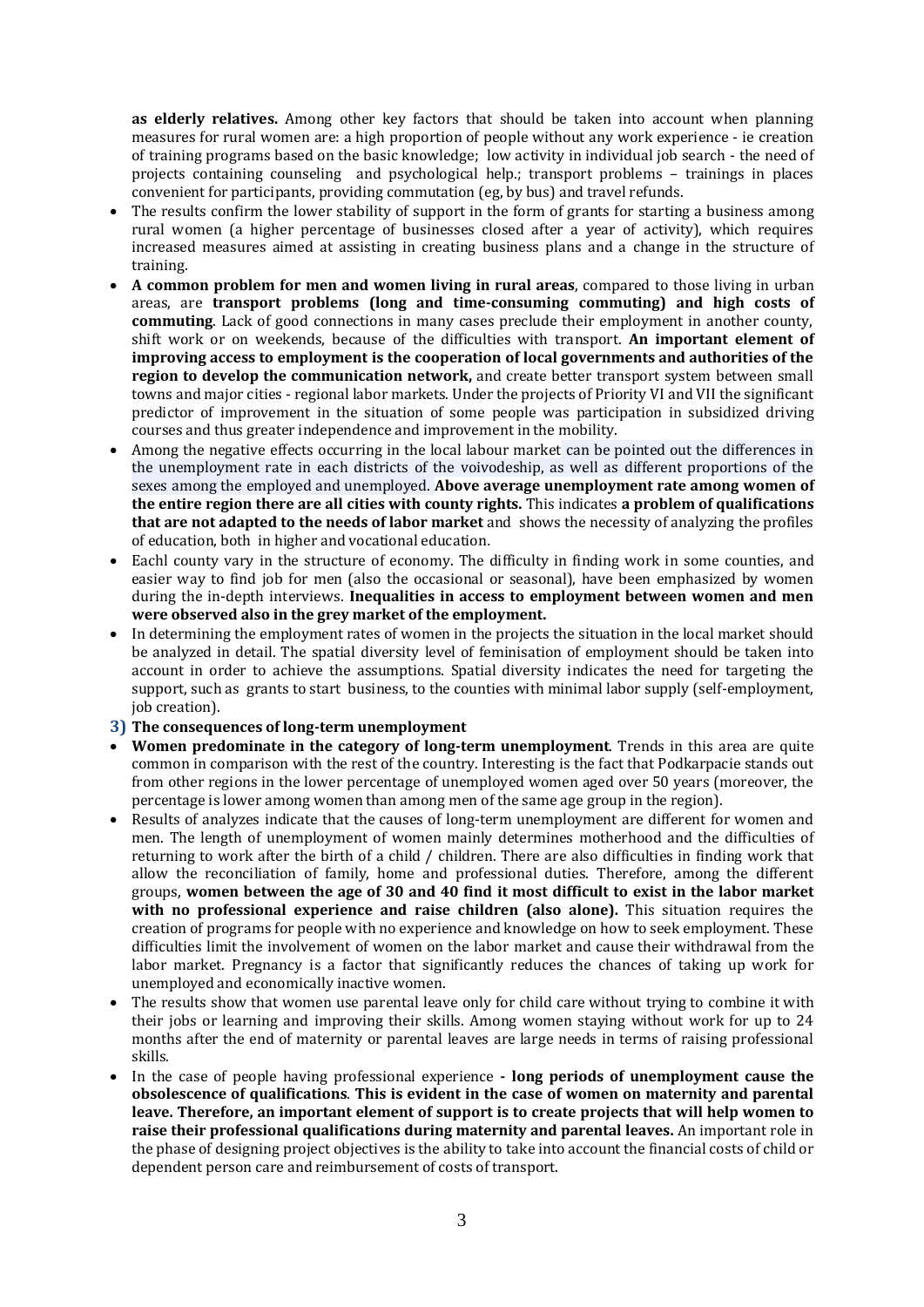- An important factor in improving the situation of women is to increase their level of education. The results of the survey show that **for women the period of being unemployment is closely correlated with their level of education.** Posed by the employers formal requirement of secondary education, makes it difficult for less educated women to get the job. Moreover, even after getting getting a job, in the case of job loss, women often face with the problem of being unemployed (*multiple unemployment*). It is therefore also very important to encourage adults to access continuing learning opportunities
- These conclusions indicate **the need for directing the support under Measure 6.1 OP HC mainly to poorly educated women who are most at risk of long term unemployment.** On the other hand the advisory system at secondary and vocational schools is very important.

It is necessary to broaden support (for example in the form of courses or trainings) with the mandatory counseling modules such as career counseling in the projects dedicated to the leasteducated people. As the survey results show, women often lack knowledge of career choice. They also lack consistency and determination in choosing training and courses. Their selection is sometimes chaotic and does not contribute to gain employment.

- **Low-skilled women often have problems in dealing with potential employers** and with communication in enforcing their employment rights (such as contracts, salary changes, etc.) after taking a job. **Training is needed to allow women to develop soft skills and broaden their knowledge of the provisions of the Labor Code.**
- The CATI study included the measurement of the effect of support to improve the situation of the beneficiaries on the labor market. Of all the surveyed beneficiaries that are using the support - every second person does not work currently. Among women, the percentage of employed is much lower (43.2%) than among men (54.8%), but the percentage of long-term unemployed (registered for more than a year) is higher. **Women are much more vulnerable to long-term unemployment**. Therefore, although they experience the same as men effects of unemployment, more often they indicate the following: loss of income and loss of financial independence, decrease self-esteem, reduced social ties. They are also more likely to obsolete skills - women more often than men indicated a decline in skills and qualifications (37% vs. 28%).

## **4) The principle of equal opportunities in projects financed by the ESF**

 Compliance with equal opportunities policy force applicants to refer to the researches, analysis and statistics and implementation of projects based on facts, not on assumptions a priori. Diagnosed barrier is the lack of statistical data and information concerning the situation of women and men in the labor market, eg in terms of their employment in different occupations and industries (this is particularly evident in the case of justifying the implementation of professional training).

Problems with the principle of equal opportunities occur in the projects that are aimed at one sex - the designers are afraid of such projects and rarely signal the use of exceptions to which the Minimum Standard of Application OP HC was not applied. Still, as indicated by the designers, there are "practical" projects based on the traditional division of roles. Some applicants emphasize that they include women in certain types of projects due to fashion or to increase the chances of the project to receive funding.

- Some applicants have poor knowledge about the problems of equal opportunities for men and women - especially about the purposes of using solutions for equal opportunities. In order to overcome these barriers the experts pointed the **necessity of preparing a handbook with interpretation of the guidelines for equal opportunities between women and men, with examples**, addressed both to the project applicants, employers and assessors of competition projects. Training should also be dedicated to this subject as a supporting element.
- In the promotion of equal opportunities experts emphasized the need to build the project assumptions, so as to equip women with the knowledge and additional skills that would enable them to compete with men for jobs or professional promotions (designing mechanisms of faster promotions and reducing the glass ceiling phenomenon), and thus reducing the areas of discrimination and will improve their situation on the labor market. This shows that **the scope of support should be differentiated according to sex (different support for women in the projects).**
- Project that at the stage of the project design takes into account the needs of women, eg in ensuring the the refundation transport costs or the cost of caring for a dependent were evaluated as effective.
- In projects implemented with the participation of working people needs of women and men are often similar, so, as the applicants in Priority VIII pointed out, the proportions of men and women derive more from the need to ensure compliance with minimum standards than with real differences in the needs of both groups.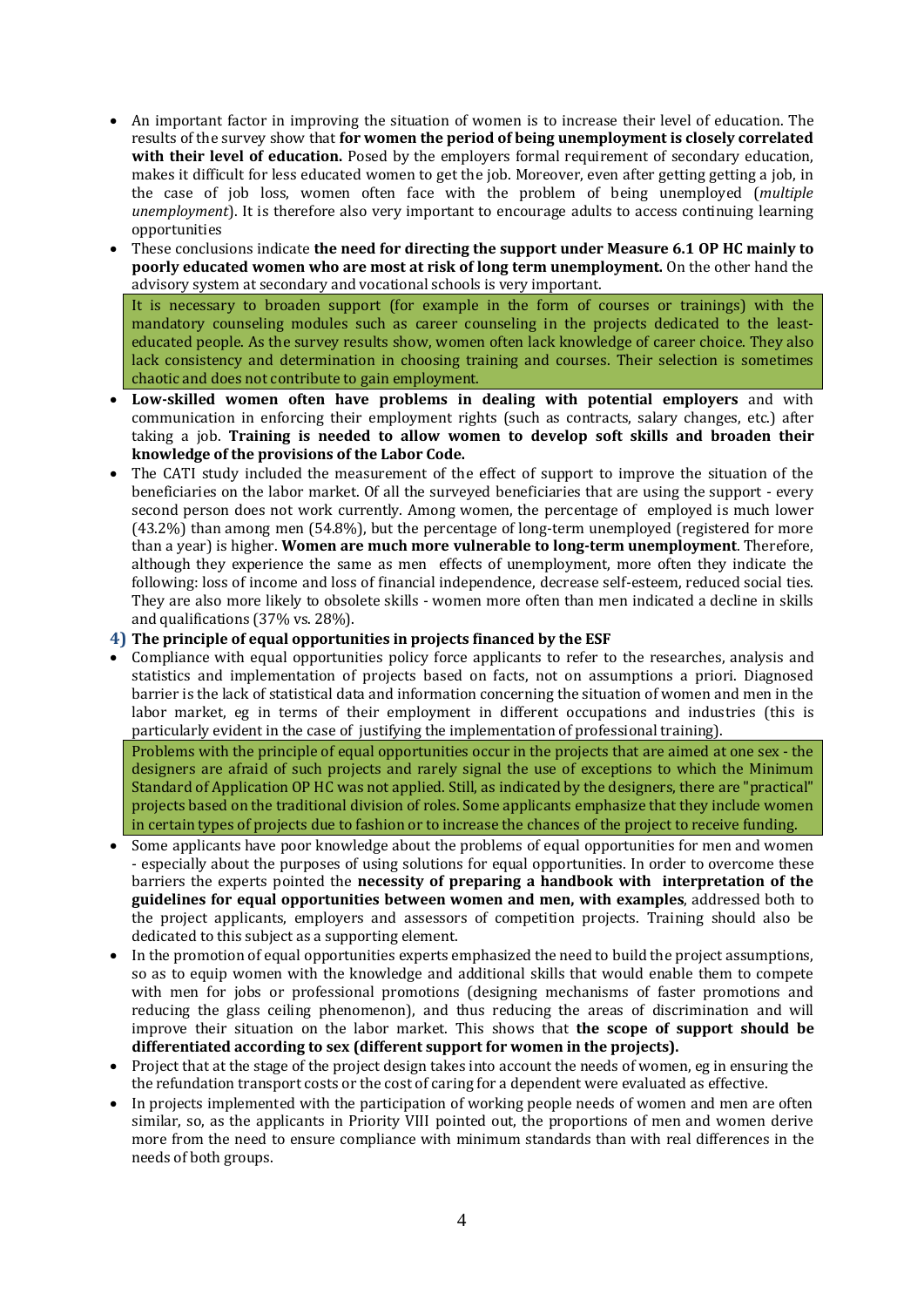- And in the case of support in the form of grants related to running own business needs of both groups appear to be different. The results of interviews with women as well as signals from the project designers indicate that in projects aimed at people wanting to start their own business, women are more likely than men to drop out of support at an early stage. The reason of such situation may be the fact that in such projects the needs of women entrepreneurs are taken into little consideration. This means that **women need much more consulting and support both before and after starting their business.**
- The consequence of applying the principle of equal opportunities in projects is the transfer of project designers experience to the professional ground. Applicants as employers apply the principle of equal opportunities in their own companies in a wider range, for example selection of employees based on merit, greater awareness to ensure equal wage, compliance with the law
- A significant barrier in applying equal opportunities is a barrier in the form of the employers and the labour market expectations in terms of jobs for women. **The applicants pointed the need to change the mindset of employers and to combat stereotypes.** The effectiveness of support in the implementation of equal opportunities for men and women requires the implementation of activities closely related to the labor market, that is to educate employers. Stereotypes and mental barriers are a problem that occurs to some extent also on jobseekers. A larger number of tenders in the construction industry contributes to the creation of attitudes of resignation in women and the belief that men are inherently better in the labor market.
- An important area is education in the field of law and promotion of equal opportunities among employers. Measures addressed to them should be extended to a wide range of **promotions of solutions such as flexible working hours and flexible forms of employment.**

**5) The areas of inequality between women and men in the labor market**

- The study indicates that one of the key problems of Podkarpackie labour market is **structural discrimination**. Women pointed both the difficulty to get job, but also to keep it. This is reflected in the length of unemployment. **Loss of work by women is associated with longer job search process, and fewer opportunities to find her.**
- One of the main consequences of the existing difficulties in the labor market is the fact that **women give up their career aspirations**, limit their career development and have lower payment aspirations. For women with higher education it often means employment different from they trained profession.
- In the Podkarpackie voivodeship **occupational segregation of women** is noticeable - that means uneven distribution of men and women in various professions. Occupational segregation effects in the difficulty for women to find job in the professions not culturally assigned to them, for example in technical professions or run business in male branches such as construction, energy, or employment in green occupations.
- On one hand, it is necessary to **strengthen measures to promote professions and technical education among women**, on the other, measures aimed at employers are also needed.
- Another sign of discrimination is the **difference in salaries between men and women**. A significant barrier in solving the problem of discrimination in the area of salaries is worse access to work, and thus financial aspirations of women are significantly lower than men's.
- **In the analyzed literature, among the factors contributing to improve the situation of women in the labor market, are mentioned first of all solutions to reconcile family life with work** such as flexible working hours, part time work, flexible forms of employment, providing the same position after returning from maternity and parental leave.
- **The situation of women can be improved by increasing male participation in child care. Men should us their leave entitlement associated with childbirth.** Major role in formulating, consolidating and changing social attitudes play education (school education, trainings, and adults) and the image presented in the media.
- **6) Evaluation of the different forms of support within OP HC 2007-2013 - durability and effectiveness of support**
- Participation in the various forms of support allowed beneficiaries to increase knowledge and professional skills essential from the perspective of labor market needs. Both women and men have declared a positive change in this aspect.
- Most beneficiaries (74%) made use of only one form of support. In this group dominated people living in rural areas (73.2%), more often than those living in big cities (62.3%). That indicates a lower availability of support in rural areas.
- Top rates for compliance with the needs were noted for traineeships / apprenticeships and professional training. High rates has been noted both among men (91.5%) and women (95%).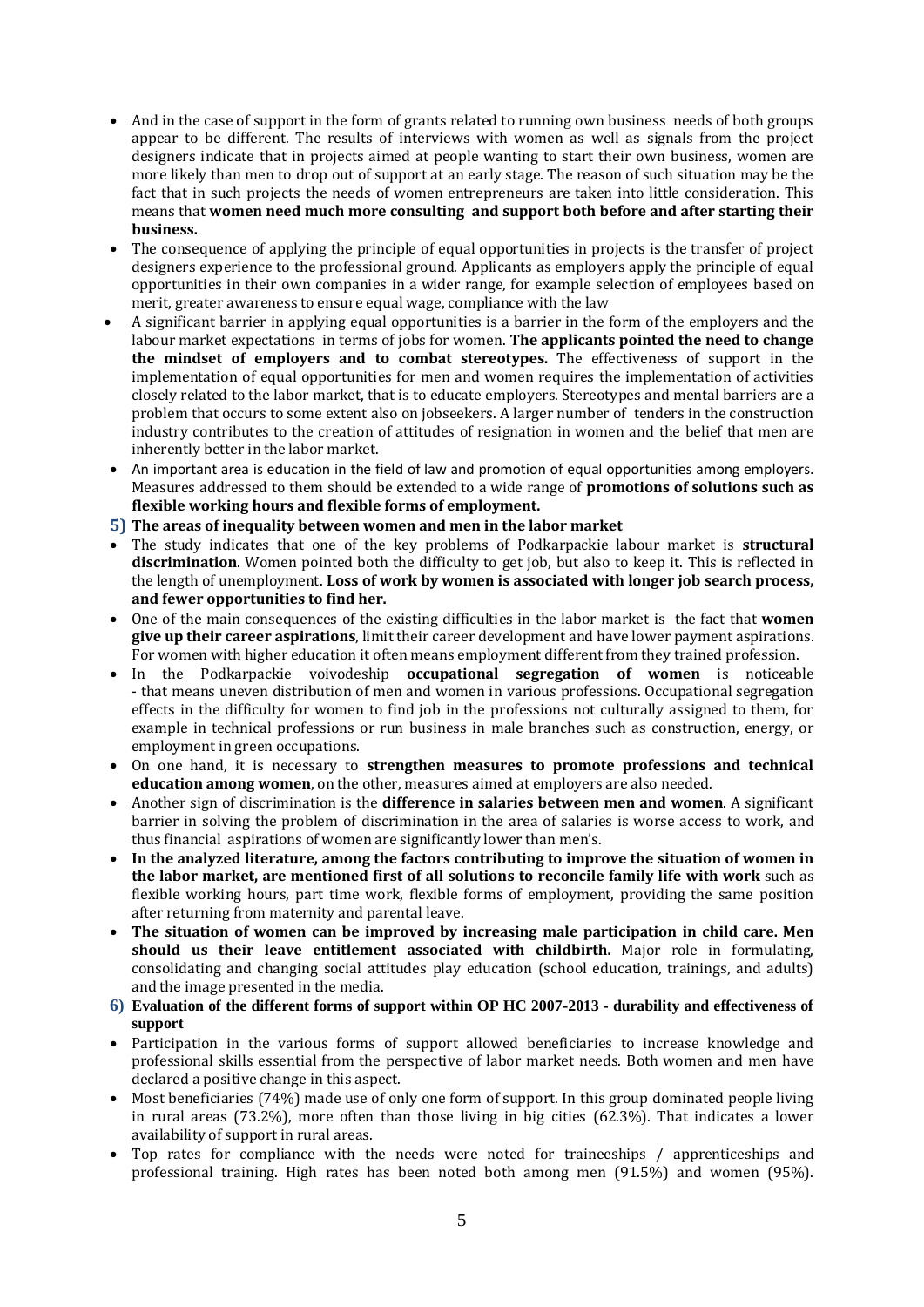**Traineeships / apprenticeships and professional training are types of support, which were rated very high** in terms of both accuracy and efficiency to meet the needs of beneficiaries, regardless of the sub-measure from which the support was funded.

 One of the most popular forms of support were trainings, workshops and courses. Over 90% of participants indicated the compatibility of this form of support to their needs. Almost every second woman has rated the growth of her knowledge and skills gained through this form of support as a large or extra large. Among men this percentage was slightly higher.

The highest increase on knowledge and skills was recorded in assessing the activities carried out under Priority VIII (support for employed). 51, 9% of respondents benefiting from training and courses in the Sub-measure 8.1.1. *Support for development of professional skills and consultancy services for enterprises* rated the increase as a large or very large. This indicated the adjustment of courses and trainings to the needs of working beneficiaries and proves the positive impact on the professional capital of the participants of the support.

- Almost half (45.9%) of women benefiting from the training, courses and workshops said that the gained professional skills and knowledge was useful in their work. 41.7% of men had the same opinion. For 23.3% of the surveyed women gained skills and knowledge were useless in their present work, and among rural women, also at work on the farm. **Topics and availability of courses and training in the assessment of the beneficiaries is often inadequate, which points to the need of adjustment of the support to the needs of particular groups of beneficiaries, as well as to the labor market.**
- Grants for starting business were rated very high by the beneficiaries. It is a form of support used mostly by men and rated by them higher (91.8%) than by women (85.7%). The vast majority of beneficiaries (62.3%) still run their own business. Durability of this form of support in the group of men and women is similar. It is worth mentioning that among women the percentage of those who have closed their business after a year of activity is a bit higher (39.3%) than among men(36.7%).

The results of the study show that women were more likely to resign during the courses preparing to run business and at the stage of making business plan and withdraw from participation in the grants. This indicated the need of a different approach in the planning of economic activities of women. Moreover, the percentage of women receiving support in setting up a business is more than three times lower than for men. **It is necessary to create programs aimed at the development of entrepreneurial attitudes already at the level of school education and to provide more support to women** (both before and after starting business).

- It was also observed that business carried out by people with low education level has a smaller stability (there are much more shutdowns after the minimum required period).
- The problem, not just for women running their own businesses, is competition and the ability to deal with it**. In order to increase the effectiveness of support dedicated to entrepreneurs, the support should be expanded by including training and consulting services for newly started business such as how to develop business or how to be competitive**, how to use the credits, etc., or by identifying areas where such information can be obtained, for example at the Consultation Centers of the National SME Services Network.
- Women more often than men recommend psychological or career counseling as other effective forms of assistance. That indicates the effectiveness of these forms of support and legitimacy for their use in a greater extent with regard to women in difficult situation.
- The results of the survey show that in the case of internships and subsidized employments, the quality of gained knowledge is very good, but the sustainability of these forms of support has been assessed low due to the lack of continuation of employment after the end of participation in the project.

**The positive assessment of the growth of knowledge and improvement of professional skills and the high convergence of expectations and needs do not always correspond with the effect of obtaining employment**, which had a direct impact on the assessment of support. Of all the beneficiaries surveyed only every second person is now working. Among women, the percentage of those employed is much lower (43.2%) than among men (54.8%).

 The biggest positive change in the beneficiaries' situation can be observed among individuals receiving support under Priority VI - every second respondent (45.6% of respondents) admits that his/her situation has improved, while those who work and are supported under Priority VIII - just every third (30%). The smallest changes are noted in Priority VII - only one in five (22.9%) declares improvement in their situation.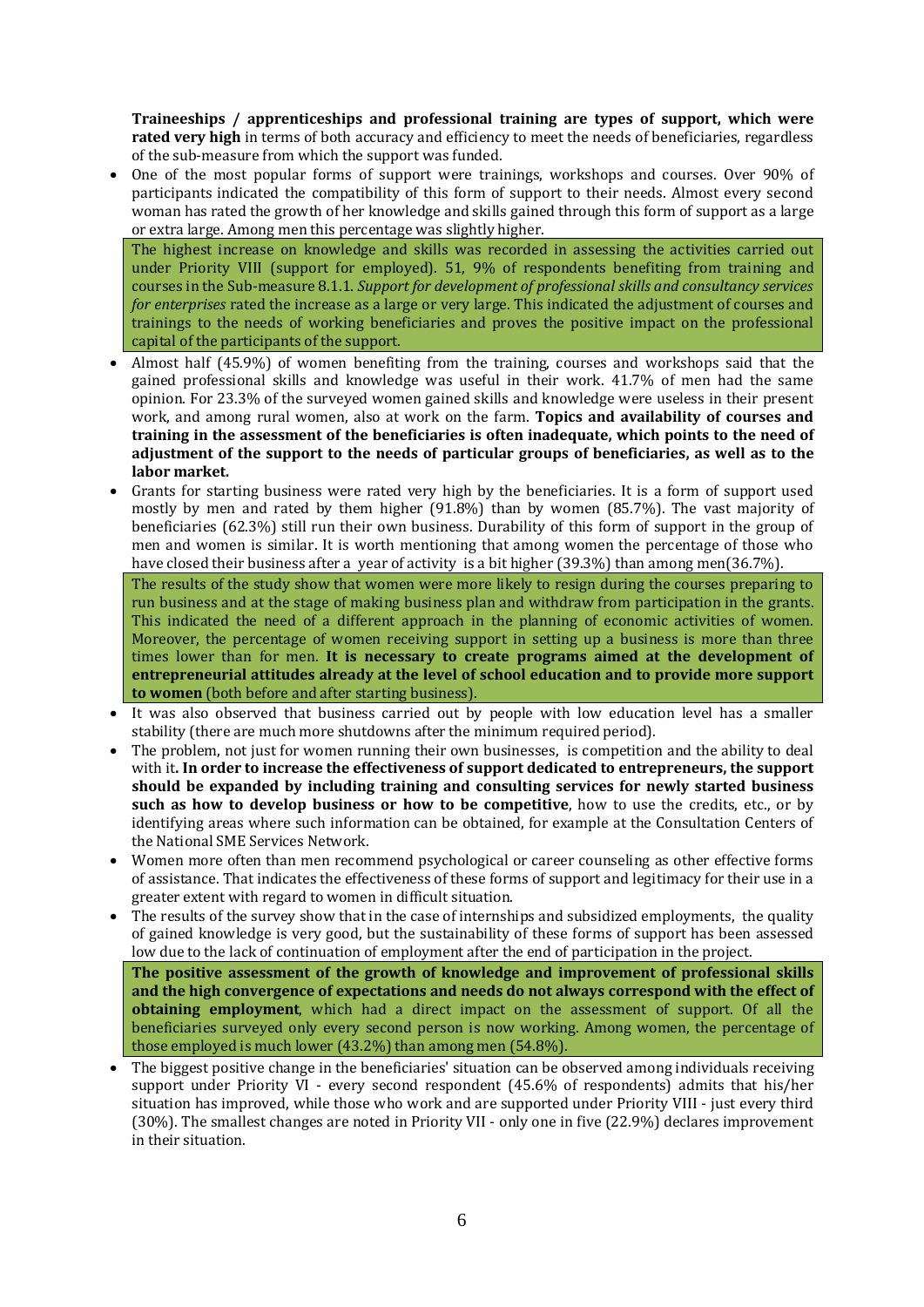- Among working people receiving support under Priority VIII stabilization is visible currently 90% of them works, and despite of no significant career changes, nearly 60% believe their working situation is very good or good.
- The vast majority of respondents is convinced of the need to intensify the activities- regardless of gender. **Women focus their attention especially on the actual help in finding work**. It is a natural consequence of the existing barriers in access to work and fewer job offers dedicated to women. Therefore, women judge their working situation after using the support more negatively than men.
- Women also identify more barriers related to gender and other criteria of exclusion in the labor market. They also have higher expectations for measures that reduce occupational exclusion.
- **7) Women's participation in projects under the selected measures of regional component of OP HC (forms of support)**
- Sex and age structure of people using the support of individual Priorities is varied, **the most important of the observed trends are: predominance of elderly women over elderly men among the Beneficiaries of the Priority VIII, a relatively small share of the oldest age group in Beneficiaries of Priorities VI and VII, and the high proportion of young people in support from Priority VI.**
- Projects under Priority VI and VII allow to invest in people with low skills. **The high unemployment rate diversified geographically is a factor that significantly influences the employment rates established in the projects.** As the applicants state, they fear, especially in projects at the local level, to meet the design assumptions.

**8) Improving the situation of women in the labor market - measures, effects, good practice**

- Factors determining the course of women career are highly differentiated. Basing on case studies we can include: age, education, professional status, family status, place of residence, size of the local labor market.
- Regardless of industry, occupation or education, **one of the most important factors taken into consideration by employers is the experience**. The case studies show that improving qualifications only through courses does not guarantee finding job after graduation because of the lack of practice. It is recommended to change the forms of support by increasing employment opportunities after the internship in places choose by beneficiaries themselves - so as to teach them, in case of job loss, independent contact with employers and active job seeking.
- **Support for the beneficiaries is an important motivation**, improves self-esteem and increases activity in searching for employment and minimizes the frustration associated with long-term unemployment.
- The case study shows that choosing courses in convergence of their subjects with the profile of education without prior examination of the suitability and expectations of the beneficiaries does not bring the intended effect in increase and enhancement of competence.
- The examples presented in the case studies confirm the **need to implement of training courses such as computer trainings at a basic level, especially for people 50 +.** Computer skills are particularly valuable for rural inhabitants and increase access to information. Furthermore, as the examples shows - the knowledge gained during the training is passed on - other family members also benefit from the courses.
- The presented cases show that getting a job or internship opportunities are the result of their own efforts and active job seeking.
- The solution to help the unemployed from rural areas in job seeking is to provide information on job vacancies for various local organizations and individuals who can act as distributors of information.

**Key conclusions and recommendations from the study:**

 $\Rightarrow$  The high unemployment rate and employment rate of women in Podkarpackie voievodship show a higher willingness of women to take paid work than in other Polish regions, beside the presence of barriers to access to work. **The study confirmed the existence of structural discrimination - less job opportunities for women**, difficulties in keeping the job, longer periods of unemployment and, consequently, lower financial expectations of women (discrimination within the salary). Therefore, **the recommended element of support within the OP HC projects is to develop women's entrepreneurship**, support their ability to self-realization and professional development by increasing in Priority VI the number of women entrepreneurs and increasing the number of women engaged in economic activities in rural areas. An important part of increasing the constancy of support in women's business activities are counseling and comprehensive support. Spatial diversity indicates the necessity of direct support such as grants to start a business for the counties with least labor supply (self-employment, job creation). Parallel to the activities carried out within the